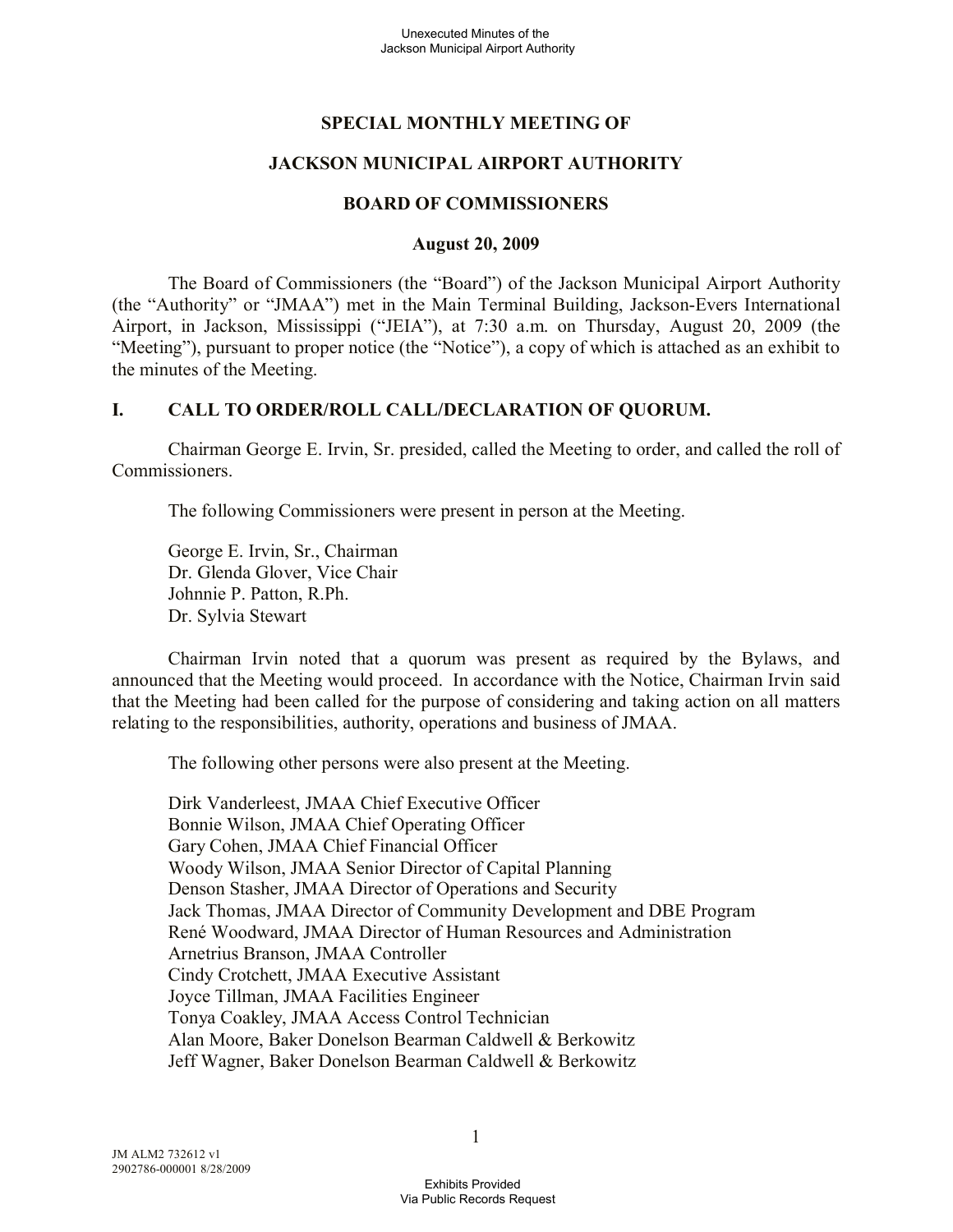## **II. APPROVAL AND EXECUTION OF MINUTES.**

### **A. Work Session of the Board of Commissioners, July 23, 2009.**

### **B. Customer Service and Marketing Committee Meeting, July 27, 2009.**

#### **C. Regular Meeting of the Board of Commissioners, July 27, 2009.**

The Board reviewed and considered the minutes set out above (the "Minutes").

After discussion, upon motion duly made by Commissioner Glover, seconded by Commissioner Stewart, and unanimously approved by the affirmative votes of all Commissioners present, the Minutes were approved as presented and directed to be filed in the appropriate minute book and records of the Authority.

#### **III. PUBLIC COMMENTS.**

None.

#### **IV. REPORTS.**

#### **A. Chief Executive Officer.**

- 1. Airport Project Manager Summary, Ending July 31, 2009.
- 2. Airport Activity Statistics Report, Ending July 31, 2009.

Mr. Vanderleest directed the Board's attention to the Airport Project Manager Summary and the Airport Activity Statistics Report as found in the packet distributed to the Board prior to the Meeting (the "Packet"), and discussed these reports with the Board. A copy of the Packet is attached as an exhibit to the minutes of the Meeting.

- 3. Employee Recognitions.
	- a. Employee of the Month, August 2009: Tonya Coakley, Access Control Technician, Operations & Security Department.

Mr. Vanderleest recognized and commended Ms. Coakley for being named Employee of the Month for August 2009.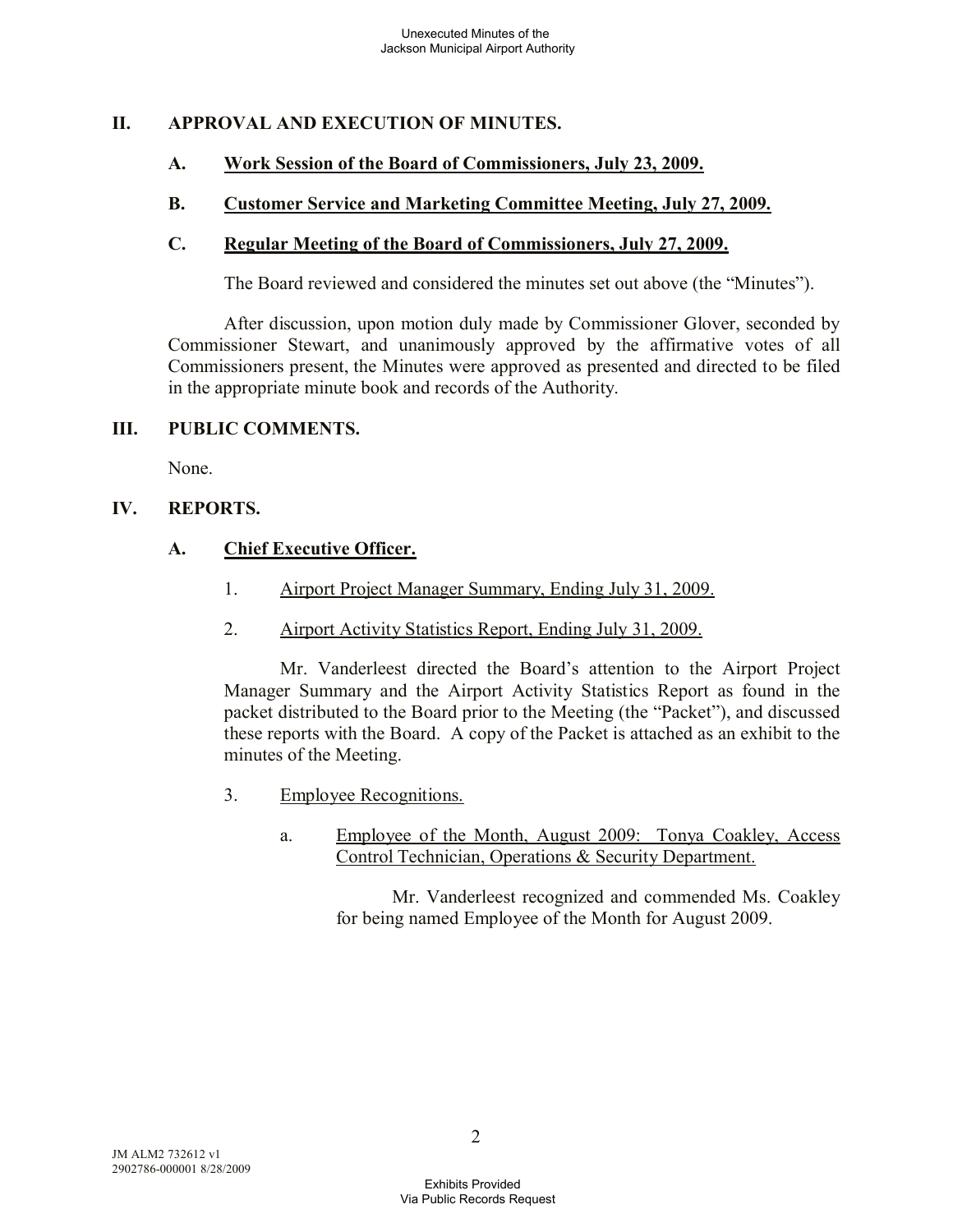### b. Professional Recognitions.

(1) René J. Woodward Director, Human Resources & Administration

> Mr. Vanderleest recognized and commended Ms. Woodward for being named one of Mississippi's Leading Business Women for 2009 by the *Mississippi Business Journal*.

## 4. Fiscal Year 2010 Budget.

Mr. Vanderleest said that the staff was in the process of finalizing the fiscal year 2010 budget. After a meeting scheduled for September 3, 2009, with the commercial airlines serving JEIA, the budget will be presented to the Board Administration Committee for review, and will then be presented to the full Board for review and adoption at the Regular Monthly Meeting of the Board on September 28, 2009. Mr. Vanderleest also reminded the Board that the Authority presents its annual budget for discussion to the Jackson City Council. Mr. Vanderleest said that he would schedule that presentation after the budget is finalized.

### **B. Attorney.**

Mr. Moore and Mr. Wagner advised the Board that Debra Brown, a former employee of JMAA, had filed an employment discrimination lawsuit against JMAA, alleging that she had been denied a promotion because of her race. Mr. Moore said that the lawsuit had been removed to federal court. Based on the investigation and review of this matter to date, Mr. Moore said that legal counsel did not believe the suit had merit. Mr. Wagner said that the Authority's insurance carrier had been notified of the suit.

# **V. ACTION ITEMS.**

### **A. Financial Matters.**

- 1. Financial Reports for July 2009: Accept.
	- a. Balance Sheet.
	- b. Income Statement.
- 2. Claims Docket for July 2009: Approve.

Mr. Vanderleest directed the Board's attention to the Financial Reports for July 2009 and the Claims Docket for July 2009, which were included in the Packet.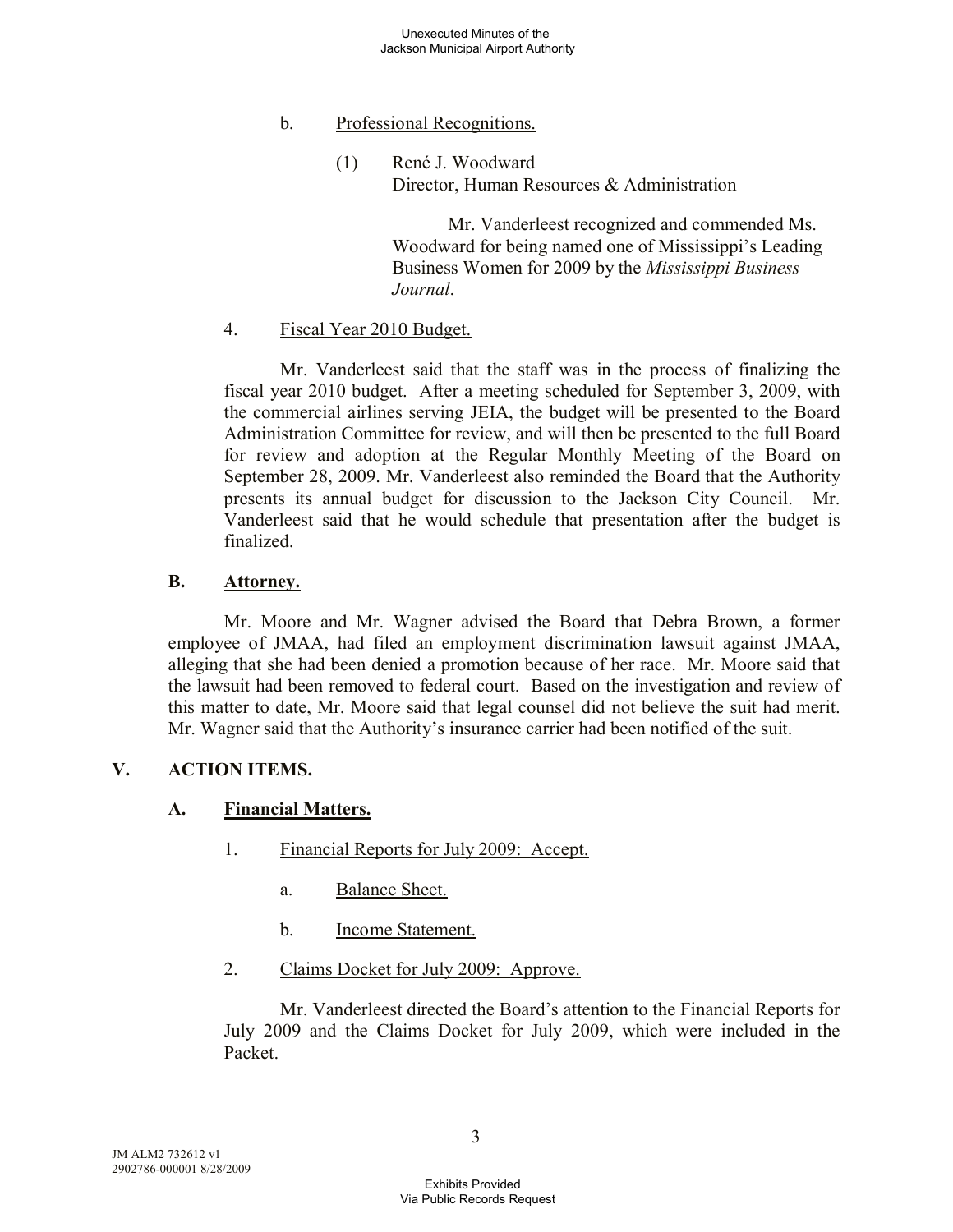After discussion, upon motion duly made by Commissioner Stewart, seconded by Commissioner Glover, and unanimously approved by the affirmative votes of all Commissioners present, the Board adopted the following resolution.

#### **RESOLUTION ACCEPTING FINANCIAL REPORTS FOR JULY 2009 AND APPROVING AND AUTHORIZING PAYMENT OF CLAIMS DOCKET FOR JULY 2009**

**WHEREAS**, the Board of Commissioners (the "Board") of the Jackson Municipal Airport Authority (the "Authority") has reviewed and considered (i) certain financial statements for the Authority for the month and period ending July 31, 2009 (the "Financial Reports"), and (ii) the Claims Docket of the Authority for the month of July 2009 (the "Claims"), both the Financial Reports and the Claims being (i) included in the packet distributed to the Board prior to the August 20, 2009, Special Monthly Meeting of the Board, and (ii) incorporated herein by reference;

**NOW, THEREFORE, BE IT RESOLVED**, the Board hereby (i) accepts the Financial Reports and (ii) approves and authorizes payment of the Claims in the total amount of \$455,583.46.

### **B. Service Agreements.**

- 1. JMAA Project No. 018-09, Stormwater Pollution Prevention Plan and Spill Prevention, Control and Countermeasure Plan, JEIA: Authorize Agreement.
- 2. JMAA Contract No. 001-09-353-22, Refurbishment of FAA Building, JEIA: Approve Amendment to Addendum.
- 3. JMAA Project No. 009-09-, Contract No. 01-018-173-2, HKS Environmental Assessment – UST and Solid Waste Removal: Approve Amendment.

Mr. Vanderleest directed the Board's attention to the memoranda in the Packet which described these matters, and discussed these matters with the Board.

After discussion, upon motion duly made by Commissioner Stewart, seconded by Commissioner Patton, and unanimously approved by the affirmative votes of all Commissioners present, the Board adopted the following resolution.

### **RESOLUTION APPROVING AND AUTHORIZING CERTAIN ACTIONS WITH RESPECT TO CERTAIN SERVICE AGREEMENTS**

**WHEREAS**, the staff of the Jackson Municipal Airport Authority (the "Authority") has recommended that the Board of Commissioners (the "Board") of the Authority approve and authorize certain actions with respect to certain service agreements identified below, all as more particularly described in certain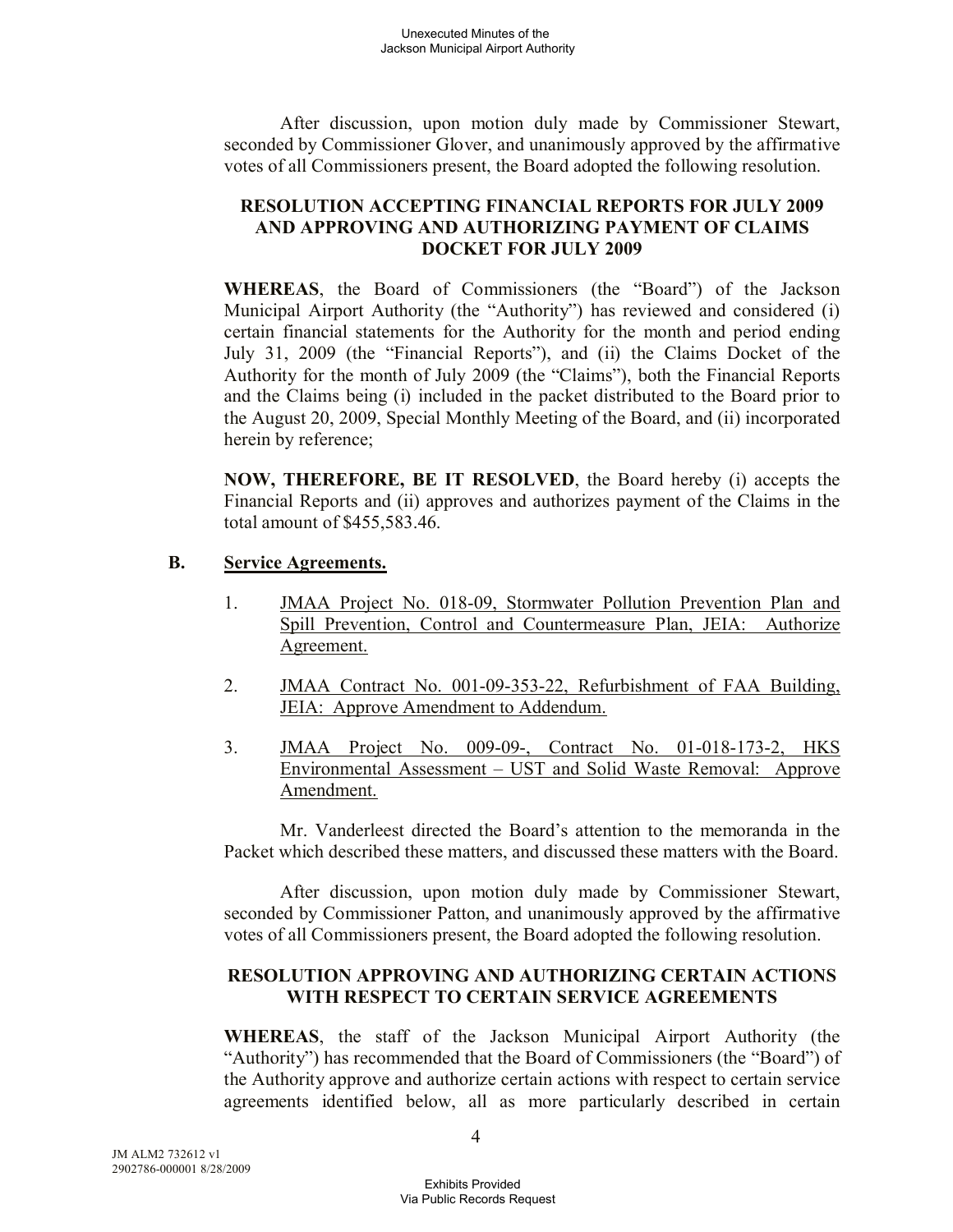memoranda (i) included in the packet distributed to the Board prior to the August 20, 2009, Special Monthly Meeting of the Board, and (ii) incorporated herein by reference (separately, each a "Memorandum;" collectively, the "Memoranda"); and

**WHEREAS**, the Board has reviewed and considered the Memoranda and considered the recommendations therein by the staff of the Authority;

**NOW, THEREFORE, BE IT RESOLVED**, the Board hereby determines that it would be in the best interests of and in furtherance of the duties and responsibilities of the Authority to, and the Board hereby does, take the following action:

- 1. The Board approves and authorizes negotiation and execution of an agreement with Gresham, Smith & Partners for certain professional engineering services in connection with updating the Authority's stormwater pollution prevention plan and spill prevention, control and countermeasure plan (the "Gresham Smith Agreement"), said Gresham Smith Agreement to be in such form and to contain such terms and conditions consistent with the Memorandum dated August 14, 2009, which describes this matter, as may be deemed appropriate by the Chief Executive Officer of the Authority, as evidenced by his execution thereof.
- 2. The Board approves and authorizes negotiation and execution of an amendment to Addendum No. 22 to the Professional Services Agreement with Canizaro Cawthon Davis to provide certain professional architectural services in connection with refurbishment of the FAA Building at Jackson-Evers International Airport ("JEIA") (the "Amendment"), said Amendment to be in such form and to contain such terms and conditions consistent with the Memorandum dated August 14, 2009, which describes this matter, as may be deemed appropriate by the Chief Executive Officer of the Authority, as evidenced by his execution thereof.
- 3. The Board approves and authorizes negotiation and execution of an amendment to that certain Environmental Consulting Services Agreement with Charbonnet & Associates, Planners & Consultants, Inc. to perform a comprehensive environmental review of Hawkins Field and provide certain professional consulting services in connection with environmental remediation activities at Hawkins Field (the "Charbonnet Amendment"), said Charbonnet Agreement to be in such form and to contain such terms and conditions consistent with the Memorandum dated August 14, 2009, which describes this matter, as may be deemed appropriate by the Chief Executive Officer of the Authority, as evidenced by his execution thereof.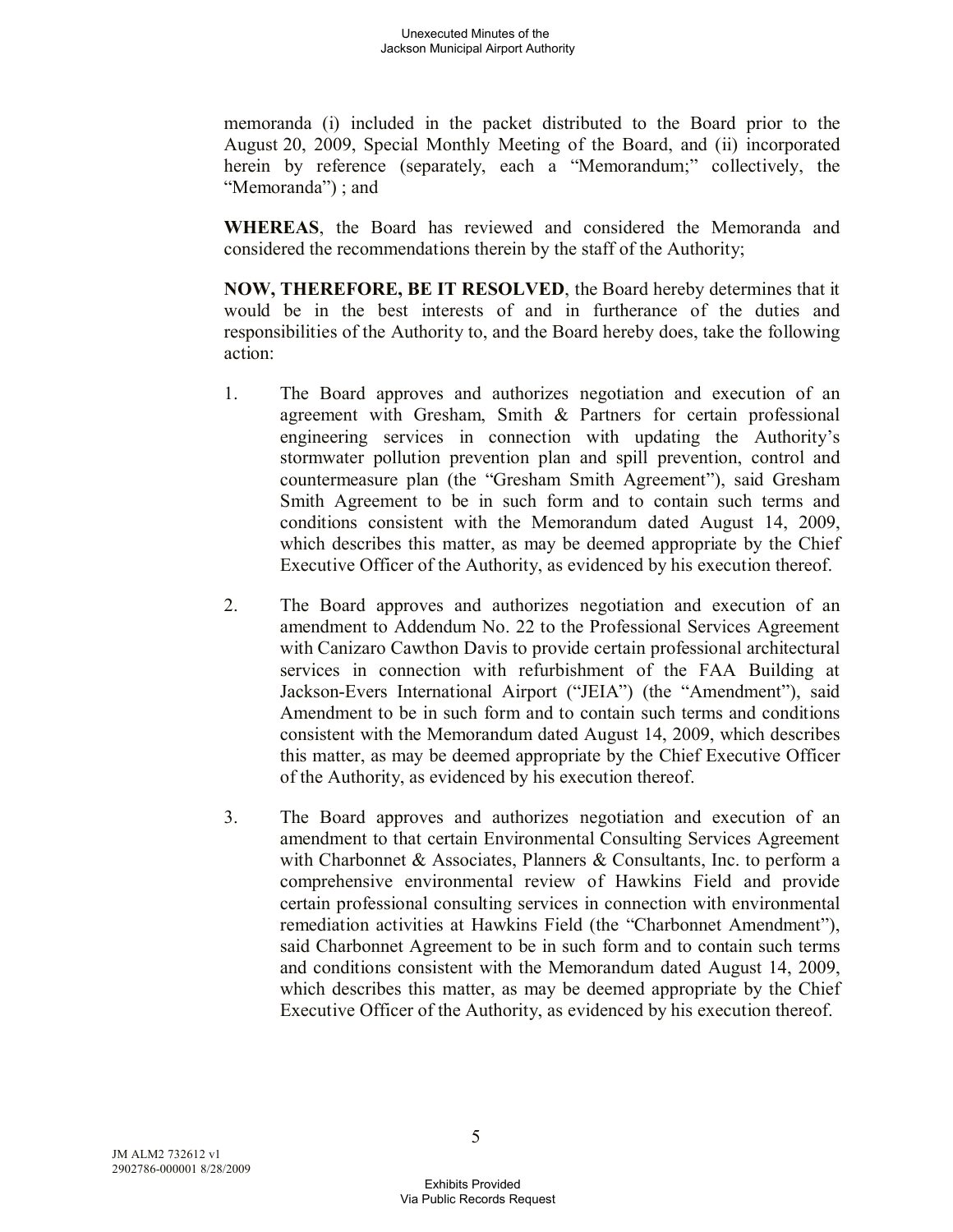## **C. Construction Projects.**

1. JMAA Contract No. 021-08-348, Fire Protection Main Water Line Repair (FAA Building), JEIA: Approve Change Order, No. 1.

Mr. Vanderleest directed the Board's attention to the memorandum dated August 14, 2009, in the Packet which described this matter, and discussed this matter with the Board.

After discussion, upon motion duly made by Commissioner Stewart, seconded by Commissioner Glover, and unanimously approved by the affirmative votes of all Commissioners present, the Board adopted the following resolution.

#### **RESOLUTION APPROVING AND AUTHORIZING EXECUTION AND ACCOMPLISHMENT OF CHANGE ORDER NO. 1 TO CONTRACT NO. 021-08-348, FAA BUILDING FIRE/WATER LINE PIPE MOVEMENT**

**WHEREAS**, the staff of the Jackson Municipal Airport Authority (the "Authority") has recommended that the Board of Commissioners of the Authority (the "Board") approve and authorize execution and accomplishment of a certain Change Order No. 1 to Contract No. 021-08-348, FAA Building Fire/Water Line Pipe Movement (the "Change Order"), as more particularly described in that certain memorandum dated August 14, 2009, which describes this matter, and the attachments thereto, as (i) included in the packet distributed to the Board prior to the August 20, 2009, Special Monthly Meeting of the Board, and (ii) incorporated herein by reference (the "Memorandum"); and

**WHEREAS**, the Board has reviewed the Memorandum and considered the recommendation therein by the staff of the Authority;

**NOW, THEREFORE, BE IT RESOLVED**, the Board hereby determines that it would be in the best interests of and in furtherance of the duties and responsibilities of the Authority to, and the Board hereby does, approve and authorize execution and accomplishment of the Change Order, said Change Order to be in such form and to contain such terms and conditions consistent with the Memorandum as may be deemed appropriate by the Chief Executive Officer of the Authority, as evidenced by his execution thereof.

### **D. Procurements.**

The Board did not consider or take action with regard to any procurements at the Meeting.

### **E. Grants.**

The Board did not consider or take action with regard to any grants at the Meeting.